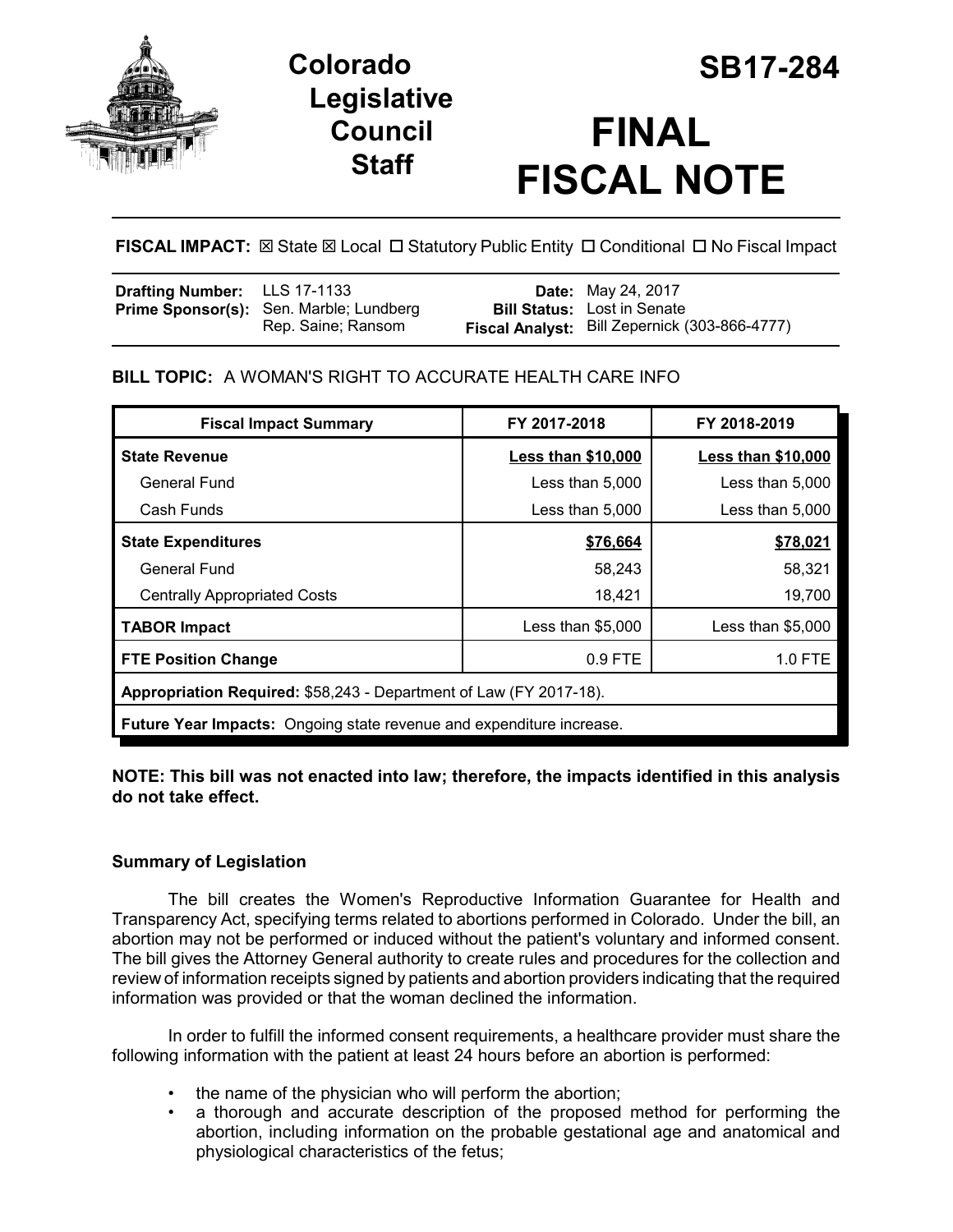May 24, 2017

- a description of immediate and long-term physical and psychological risks involved in the abortion procedure;
- a description of abortion reversal procedures;
- a description of alternatives to abortion;
- a description of medical assistance benefits that may be available for prenatal care, childbirth, and neonatal care, in addition to information on the liability of the father for child support; and
- any other medical or other information that a reasonable patient would consider important for making a decision.

Additionally, the bill requires that at least 24 hours prior to an abortion the healthcare provider give the patient the opportunity to receive a current picture of the ultrasound portraying the entire body of the unborn child. In the required opportunity for an ultrasound, the healthcare provider must provide:

- an oral description of all relevant features of the ultrasound, with audible heartbeat, if present;
- a written and oral description of whether or not the pregnancy is viable;
- a list of all known ultrasound providers within a ten-mile radius of the abortion provider, in order to allow a patient to seek a second opinion;
- a description of the probable gestational age of the unborn child;
- a description of the development of the unborn child's nerve endings and the unborn child's ability to feel pain at each stage of development; and
- a statement that the patient may withdraw consent to the abortion at any time.

A healthcare provider who refuses to comply with the ultrasound provision must give the woman a list of providers who will provide a free ultrasound and comply with the provisions. Further, the healthcare provider must post a notice stating that the facility does not provide ultrasounds and is not a medical facility.

Any person who recklessly violates any provision of the act commits an unclassified misdemeanor and is subject to a fine of up to \$1,000 per violation. A person who suffers a loss or injury as a result of any violation of the act may bring a cause of action against the healthcare provider. The Attorney General may impose civil penalties on abortion clinics that violate any provision of the bill related to information receipt or any other provision of law. Civil penalties may be up to \$1,000 for each violation, and the Attorney General may suspend or close an abortion clinic that commits violations.

#### **Comparable Crime**

State law requires Legislative Council Staff to include certain information in the fiscal note for any bill that creates a new crime, changes the classification of an existing crime, or changes an element of the existing crime that creates a new factual basis for the offense. The requirements and prohibitions under SB 17-284 do not currently apply to healthcare providers. For this reason, no information about the likely offenders or victims is available. Due to the professional nature of providers performing abortion services, the fiscal note assumes a high rate of compliance with the provisions of this bill.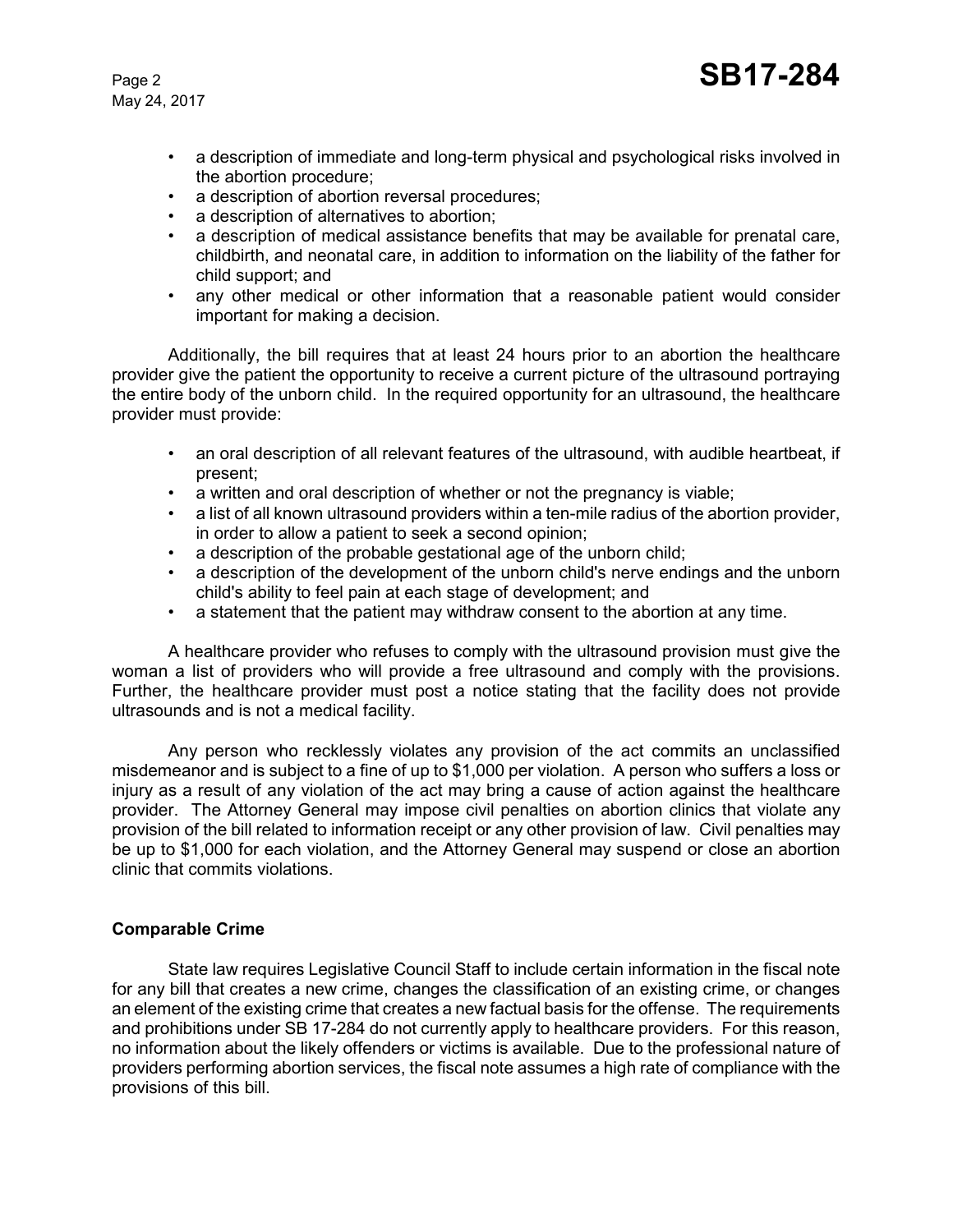May 24, 2017

#### **State Revenue**

Beginning in FY 2017-18, this bill is anticipated to increase state revenue by less than \$10,000 per year from criminal fines and fees and civil penalties. These revenue impacts are discussed below.

*Criminal fines.* This bill is anticipated to increase state revenue by less than \$5,000 per year, credited to the Fines Collection Cash Fund in the Judicial Department. The fine penalty for the unclassified misdemeanor under the bill may be up to \$1,000 per violation. Because the courts may impose a fine up to this maximum amount, the precise impact to state revenue cannot be determined. However, based on the likelihood of high compliance among healthcare providers, the fiscal note assumes that any revenue generated is likely to be less than \$5,000.

*Court and administrative fees.* To the extent convictions occur, fee revenue in the Judicial Department may increase by a minimal amount. Fees are imposed for a variety of court-related costs, which vary based on the offense and the type of court. Typical fees may include such items as probation supervision, genetic testing, victim compensation, late fees, and other administrative fees. Some fee revenue is shared with local governments; please refer to the Local Government Impact section for additional information.

*Civil penalties.* Beginning in FY 2017-18, this bill is anticipated to increase General Fund revenue by less than \$5,000 from civil penalties. Under the bill, the Attorney General may impose a civil penalty of up to \$1,000 for a violation under the bill. Given that the Attorney General has flexibility in the amount of the fine imposed and that the fiscal note assumes a high level of compliance by abortion clinics, any increase in fine revenue is projected to be minimal. Revenue from civil penalties is exempt from TABOR.

#### **TABOR Impact**

This bill increases state cash fund revenue from fines and fees, which will increase the amount of money required to be refunded under TABOR for FY 2017-18 and FY 2018-19. TABOR refunds are paid out of the General Fund. Since the bill increases the TABOR refund obligation without a corresponding change in General Fund revenue, the amount of money available in the General Fund for the budget will decrease by an identical amount.

#### **State Expenditures**

The bill increases costs in the Department of Law by \$76,664 and 0.9 FTE in FY 2017-18 and \$78,021 and 1.0 FTE in FY 2018-19. Workload will also increase in the Judicial Department and the Department of Regulatory Agencies. Costs are summarized in Table 1. The fiscal note assumes that staff will be hired and any other impacts will be incurred after July 1, 2017.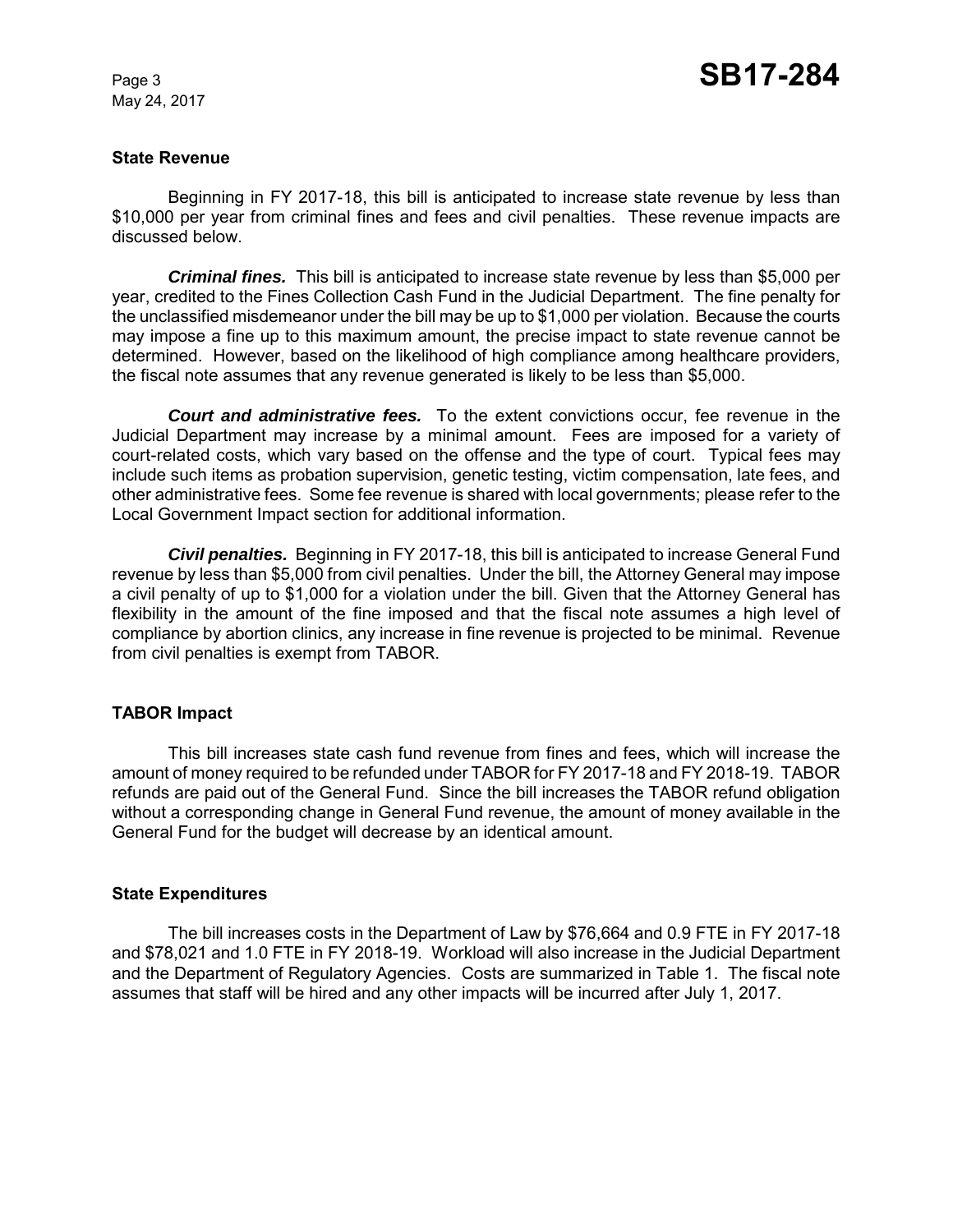| Table 1. Expenditures Under SB 17-284       |            |                |  |  |  |
|---------------------------------------------|------------|----------------|--|--|--|
| <b>Cost Components</b>                      | FY 2017-18 | FY 2018-19     |  |  |  |
| <b>Personal Services</b>                    | \$52,590   | \$57,371       |  |  |  |
| FTE.                                        | $0.9$ FTE  | <b>1.0 FTE</b> |  |  |  |
| Operating Expenses and Capital Outlay Costs | 5,653      | 950            |  |  |  |
| Centrally Appropriated Costs*               | 18,421     | 19,700         |  |  |  |
| TOTAL                                       | \$76,664   | \$78,021       |  |  |  |

 *\* Centrally appropriated costs are not included in the bill's appropriation.*

*Department of Law.* The Department of Law will require 1.0 FTE for a health professional to create program rules and monitor compliance by abortion clinics in meeting the information disclosure requirements. Personal service, operating, and capital outlay expenses for this staff are shown in Table 1.

*Judicial Department.* The bill may increase workload in the trial courts by a minimal amount. The bill may result in additional criminal filings for healthcare providers acting in violation of the bill. The bill also creates a new civil cause of action against healthcare providers that may result in additional civil filings. However, the fiscal note assumes a high level of compliance among healthcare providers and that no new appropriations are required for this purpose.

*Office of the State Public Defender and the Office of Alternate Defense Counsel.* The bill may increase workload or costs for the Office of the State Public Defender and Office of Alternate Defense Counsel, to provide representation for any persons deemed to be indigent. The fiscal note assumes any such increases are minimal and will not require an increase in appropriations for either agency.

*Department of Regulatory Agencies.* The bill may increase workload in the Division of Professions and Occupations to investigate and adjudicate complaints of unprofessional conduct concerning healthcare providers who do not comply with the provisions of the bill. Given the assumed high rate of compliance, any impact to the Department of Regulatory Agencies is assumed to be minimal and no change in appropriations is required.

*Centrally appropriated costs.* Pursuant to a Joint Budget Committee policy, certain costs associated with this bill are addressed through the annual budget process and centrally appropriated in the Long Bill or supplemental appropriations bills, rather than in this bill. The centrally appropriated costs subject to this policy are estimated in the fiscal note for informational purposes and summarized in Table 2.

| Table 2. Centrally Appropriated Costs Under SB 17-284                |            |            |  |  |  |  |
|----------------------------------------------------------------------|------------|------------|--|--|--|--|
| <b>Cost Components</b>                                               | FY 2017-18 | FY 2018-19 |  |  |  |  |
| Employee Insurance (Health, Life, Dental, and Short-term Disability) | \$7,593    | \$8,435    |  |  |  |  |
| Supplemental Employee Retirement Payments                            | 4,712      | 5,141      |  |  |  |  |
| <b>Indirect Costs</b>                                                | 6,116      | 6,124      |  |  |  |  |
| <b>TOTAL</b>                                                         | \$18,421   | \$19,700   |  |  |  |  |